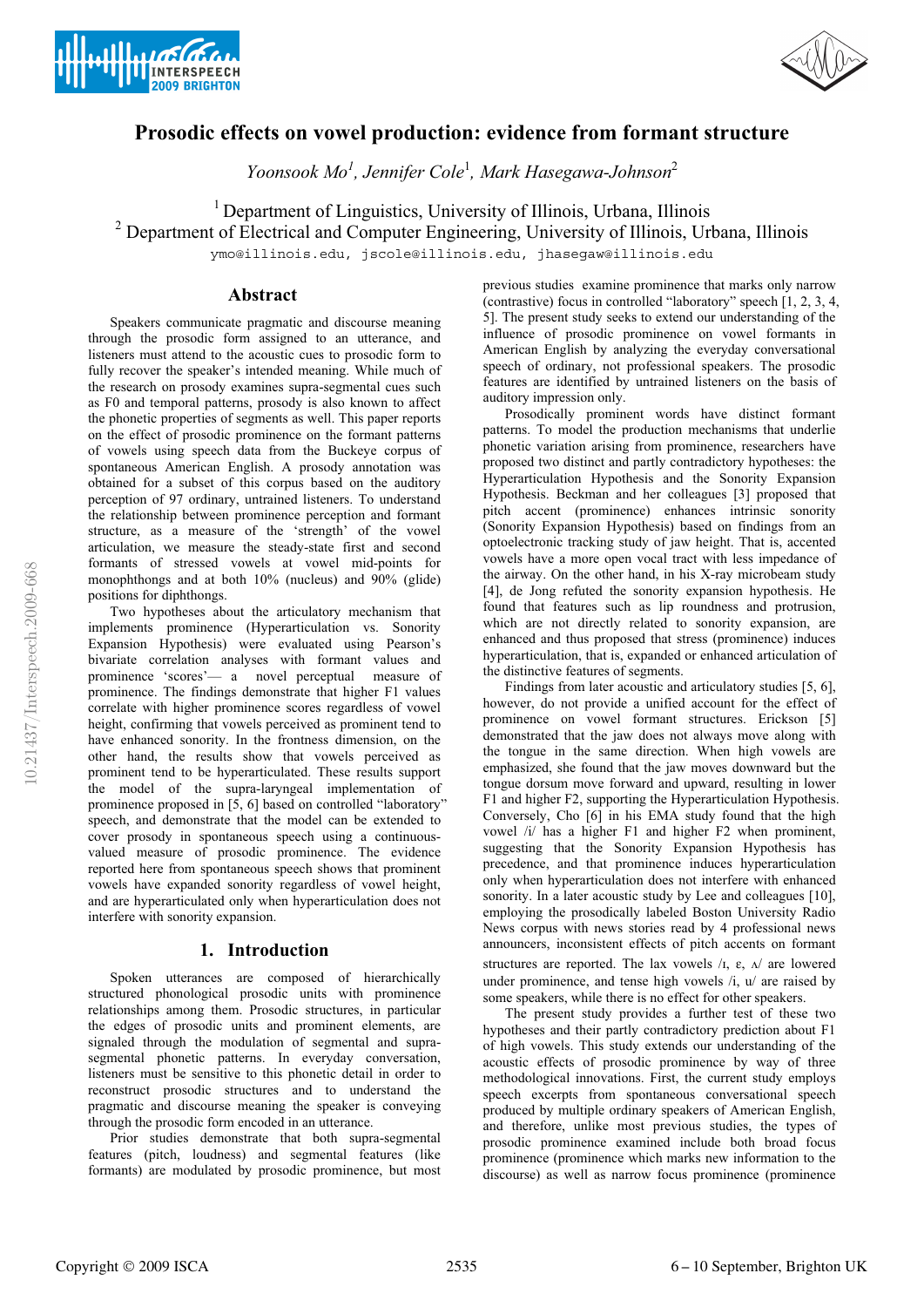which emphasizes a word to express negation, correction, or contrastive focus). Second, the status of a word as prominent is based on the judgments of untrained, ordinary listeners performing a real-time transcription task, using only auditory impression. Third, instead of looking at a few vowels  $(|a|)$  in Beckman et al.,  $/a$ , i,  $\varepsilon/$  in Erickson, and  $/a$ , i/ in Cho), the current study examines all the vowels of American English except the diphthong /oi/. Hence this study examines the contribution of formants as generalized cues to prominence for untrained ordinary listeners.

# **2. Methodology**

## **2.1. Transcription task**

97 ordinary listeners from undergraduate linguistics courses at the University of Illinois at Urbana-Champaign participated in transcription tasks. A total of 54 speech excerpts from 38 speakers were extracted from the Buckeye corpus of American English spontaneous speech [7]. In the transcription task, listeners were provided with a minimal definition of prominence. Then, they were seated at a computer, equipped with individual headphones and provided with a printed transcript with all punctuation and capitalization removed. They marked words heard as prominent in real time, while listening to speech excerpts presented in randomized order, without the aid of any visual display of the speech. Each excerpt was transcribed by 10-22 ordinary listeners. Transcription data from 6 transcribers are excluded: some because they did not follow the instructions and some because they identified themselves as non-native speakers of American English on the language background questionnaire. Transcriptions are pooled across transcribers, and each word is thereby assigned a probabilistic prominence score (P-score) that specifies the fraction of listeners who mark the word as prominent. The P-score ranges from 0 to 1, as shown in Fig. 1. For example, in Fig. 1, no listener hears the first word 'I' as prominent (P-score  $= 0.0$ ) but the word 'today's' is marked as prominent by all the listeners ( $P-score = 1.0$ ).



Figure 1: *Graph of P(rosody)-scores for words in a small portion of one excerpt from speaker 2.*

#### *2.1.1. Reliability test*

Multi-rater agreement scores using Fleiss' kappa statistic are calculated in order to evaluate whether untrained listeners reliably and systematically perceive prosodic prominence. The kappa scores are tested for significance using a z-test, with results as summarized in Table 1. All the Fleiss' kappa scores are well above chance ( $p$ < .001,  $z$ =2.33 with 99% confidence interval), confirming that untrained ordinary listeners'

perception of prosodic prominence is not random, but systematic and reliable beyond chance levels.

#### *2.1.2. Acoustic measurements*

The stressed vowels of each word are identified based on a reference dictionary [9] so that all vowels analyzed in this study are lexically stressed, and only the effects of sentence level prominence are under examination. The distribution of stressed vowels in the database is summarized in Table 2. The waveforms for each excerpt are aligned with word and phone transcriptions and formant values are measured for all stressed vowels. The steady-state first and second formant values are automatically measured at vowel mid-points for monophthongs and at 10% (nucleus) and 90% (glide) positions for diphthongs. The measured formant values are normalized within phone and speaker using equation (1).

$$
z_{i,j} = \frac{x_{i,j} - \bar{x}_j}{s_j} \tag{1}
$$

where  $x_{i,j}$  is the measured formant value of the *i*th token of type *j*,  $\bar{x}_i$  is the average formant of type *j*,  $s_i$  is the standard deviation of type *j*, and the number of different types equals the number of speakers times the number of phoneme labels.

Table 1. *Results of Fleiss' kappa multi-rater agreement scores, and corresponding z-statistics, for P-score annotation. Results reported separately for each of six transcriber groups annotating identical materials*

| $z=2.33, \alpha=0.01$ |       |       | Exp.1             | Exp. 2 |                |       |       |
|-----------------------|-------|-------|-------------------|--------|----------------|-------|-------|
|                       |       | Run 1 |                   | Run 2  |                | Run 1 |       |
|                       |       | Grp 1 | $G_{\text{TD}}$ 2 | Grp 1  | $G_{\rm TD}$ 2 | Grp   | Grp 2 |
| Prom                  | Kappa | 0.373 | 0.421             | 0.394  | 0.407          | 0.356 | 0.400 |
|                       | Z     | 19.43 | 20.48             | 18.15  | 18.31          | 15.31 | 19.56 |

Table 2. *Distribution of stressed vowels in the database*

| vowel | $\alpha$    | æ   | Λ   | C   | aυ            | aI  | ε   |
|-------|-------------|-----|-----|-----|---------------|-----|-----|
| Freq. | 173         | 290 | 407 | 121 | 52            | 309 | 463 |
| vowel | $3^{\circ}$ | eI  |     |     | $_{\text{o}}$ | υ   | u   |
| Freq. | 122         | 214 | 475 | 306 | 211           | 72  | 183 |

### **3. Results**

Pearson's bivariate correlation analyses are performed with the probabilistic P-scores and normalized formant values in order to see the relationship between prosodic prominence and vowel formant structures in American English, when prominence is based on the perception of untrained listeners. The results demonstrate that most vowels show a significant correlation between perceived prominence and the first and second formants values, as summarized in Table 3. Overall, the formant values of monophthongs are correlated with prosodic prominence, but neither the nucleus nor the glide part of a diphthong show consistent patterns of correlation between formant values and prominence. More specifically, the first formant values (F1) are positively correlated with perceived prominence in most monophthongs (9 out of 10 monophthongs). The second formant values (F2) are negatively correlated with prominence in the vowels,  $/a$ ,  $\alpha$ ,  $\varepsilon$ ,  $u'$ , the glide portion of /av/, and the nucleus portion of /ov/, while they are positively correlated in the vowels, /i/, and the nucleus portion of  $/au/$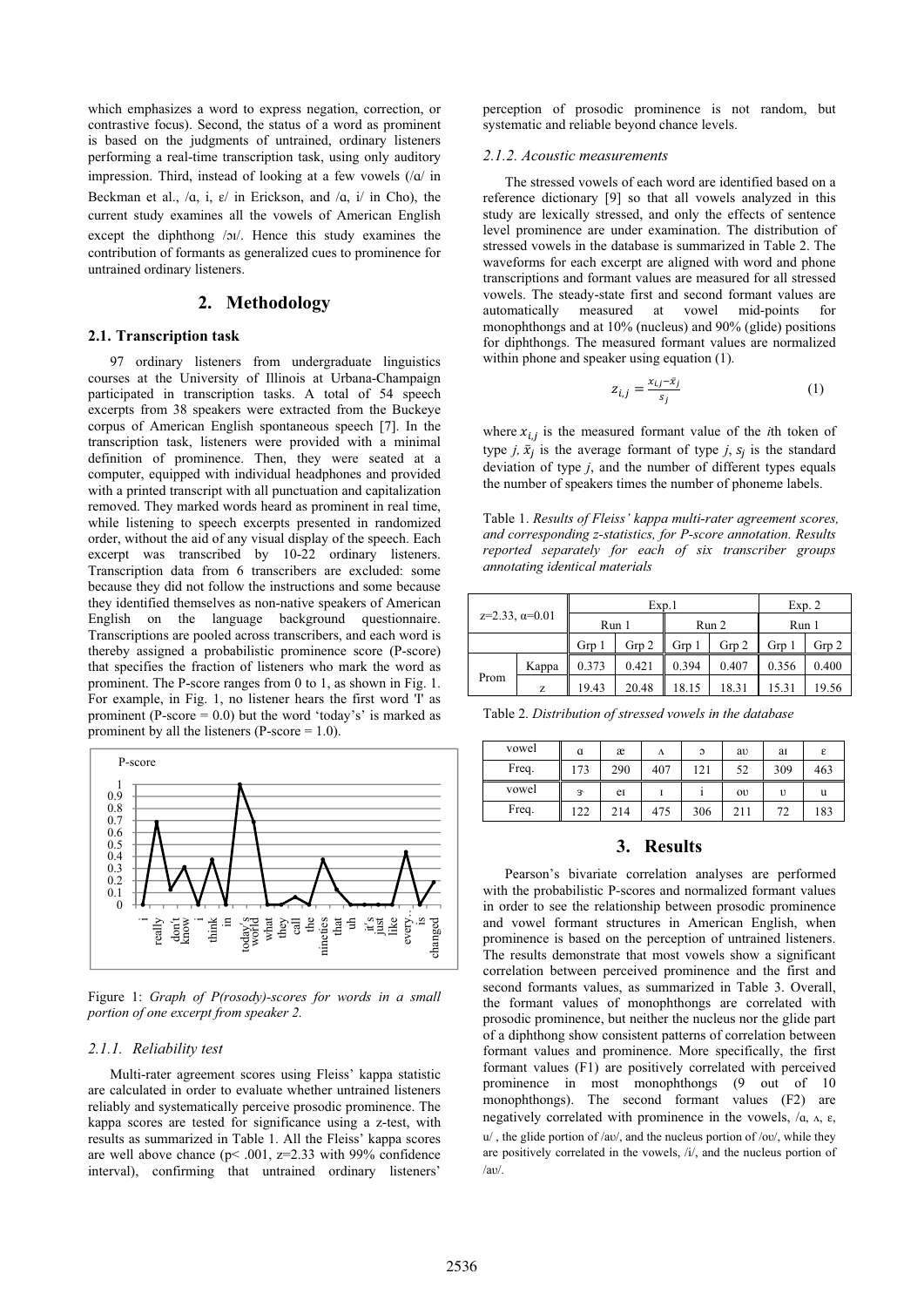Multiple linear regression analyses were performed in order to test the extent to which formants can predict listeners' ratings of prosodic prominence (Fig. 2). The results illustrate that in 10 out of 14 vowels, a certain portion of the variation in listeners' responses to prominence can be explained based on variation in the patterns of formant structures. Statistically meaningful regression models of perceived prominence can be established for all the monophthongs except the vowel  $\sqrt{v}$ based on the observed variation in formant structures. On the other hand, except the vowel /av/, the perceived prominence of diphthongs is not significantly correlated with formant variation. Notably, even when prominence is correlated with formant variation, only a small portion of the P-score variance (1.4 to 20.0%) can be explained by the variation of formant structures.

Table 3. *Pearson's bivariate correlation coefficients (R) for the correlation between P-scores and F1, and P-scores and F2. \*\* represents a significant correlation with a 99% confidence interval and \* represents a significant correlation with a 95% confidence interval.*

|       | Vowel | $\alpha$   | æ         | Λ          | $\mathfrak{O}$ | ε                    | $3^{\circ}$ |
|-------|-------|------------|-----------|------------|----------------|----------------------|-------------|
| R     | F1    | .106       | $.181**$  | $.226$ **  | $.201*$        | $.186^{**}$          | $.335***$   |
|       | F2    | $-.185$ ** | $-.045$   | $-164$ **  | $-.131$        | $-.095$ <sup>*</sup> | $-.024$     |
| Vowel |       |            |           | $\upsilon$ | u              | aυ                   |             |
|       |       | I          |           |            |                | 10%                  | 90%         |
| R     | F1    | $.131***$  | $.142***$ | $.285***$  | $.178***$      | .097                 | $-.270^*$   |
|       | F2    | $-.010$    | $.251$ ** | $-.021$    | $-.216$ **     | $.248*$              | $-.345***$  |
|       |       | aI         |           | e          |                | $_{\text{o}}$        |             |
|       | Vowel | 10%        | 90%       | 10%        | 90%            | 10%                  | 90%         |
| R     | F1    | $-.011$    | $-.068$   | .026       | .077           | .013                 | $-.082$     |
|       | F2    | $-.130*$   | .018      | .093       | $.150*$        | $-.171$ **           | $-.026$     |



Figure 2: *Bargraph of R<sup>2</sup> values from simple linear regression models of perceived prominence on the basis of the first and second formant values as predictors. \*\* represents a significant correlation with a 99% confidence interval and \* represents a significant correlation with a 95% confidence interval.* 

Table 4 summarizes the measure of the contribution of each formant value to the regression models. With regard to the regression models of perceived prominence for monophthongs, F1 is included in the regression models of perceived prominence for 9 vowels,  $/a$ ,  $\alpha$ ,  $\alpha$ ,  $\alpha$ ,  $\alpha$ ,  $\alpha$ ,  $\alpha$ ,  $\beta$ ,  $\alpha$ ,  $\beta$ ,  $\alpha$ ,  $\alpha$ ,  $\alpha$ ,  $\alpha$ ,  $\alpha$ ,  $\alpha$ ,  $\alpha$ ,  $\alpha$ ,  $\alpha$ ,  $\alpha$ ,  $\alpha$ ,  $\alpha$ ,  $\alpha$ ,  $\alpha$ ,  $\alpha$ ,  $\alpha$ ,  $\alpha$ ,  $\alpha$ ,  $\alpha$ ,  $\alpha$ ,  $\alpha$ , F2 is included for 5 vowels,  $/a$ ,  $\alpha$ ,  $\varepsilon$ ,  $i$ ,  $u$ . On the other hand,

only 3 of the diphthongs, /av, ar, ov/ show formant values as predictors of perceived prominence, and in all three cases, only the nucleus (not the off-glide) shows contribution, and the formant in question is always F2.

Table 4. *Summary of the results of multiple regression analyses of F1 and F2 as predictors of P-scores. \*\* represents a significant correlation with a 99% confidence interval and \* represents a significant correlation with a 95% confidence interval.*

| V           | predictors     | Beta      | V  | predictors                    | Beta      |
|-------------|----------------|-----------|----|-------------------------------|-----------|
|             | F1             | $.193*$   |    | F1                            | .124      |
| $\alpha$    | F <sub>2</sub> | $-.252**$ | u  | F2                            | $-.179*$  |
| æ           | F1             | $.178**$  |    | F1 10                         | .223      |
|             | F2             | $-.029$   |    | F2 10                         | .339*     |
|             | F1             | $.266**$  | aυ | F1 90                         | $-.264$   |
| Λ           | F <sub>2</sub> | $-.214**$ |    | F <sub>2</sub> 9 <sub>0</sub> | $-.263$   |
| c           | F1             | $.234*$   |    | F1 10                         | .039      |
|             | F <sub>2</sub> | $-.168$   | aI | F <sub>2</sub> 10             | $-153**$  |
|             | F1             | $.208**$  |    | F1 90                         | $-.074$   |
| ε           | F2             | $-128**$  |    | F <sub>2</sub> 9 <sub>0</sub> | .012      |
| $3^{\circ}$ | F1             | .335**    |    | F1 10                         | .001      |
|             | F <sub>2</sub> | $-0.019$  | eI | F <sub>2</sub> 10             | .043      |
| I           | F1             | $.136**$  |    | F1 90                         | .073      |
|             | F <sub>2</sub> | $-.032$   |    | F <sub>2</sub> 9 <sub>0</sub> | .136      |
| I           | F1             | $.139*$   |    | F1 10                         | .113      |
|             | F2             | .249**    |    | F2 10                         | $-.205**$ |
| υ           | F1             | .285*     | oυ | F1 90                         | $-.109$   |
|             | F <sub>2</sub> | $-0.018$  |    | F <sub>2</sub> 9 <sub>0</sub> | .061      |

# **4. Discussion**

The current study examines whether variation in the formant patterns of the lexically stressed vowel is predictive of how ordinary listeners perceive prosodic prominence for a word, and if so, what hypothesis concerning the mechanism of prosody production can best account for the relationship between the formant structures and perceived prominence.

The findings from Pearson's bivariate correlation analyses show that variation in formant structures are significantly correlated with listeners' perception of prosodic prominence. Looking closely, prosodic prominence identified by untrained listeners is positively correlated with F1 for all monophthongs except the low vowel,  $/a/$ , which requires perhaps the most open vocal tract of any vowel. This suggests that regardless of intrinsic vowel height, except for the vowel  $/\alpha$ , monophthongs have a more open vocal tract when perceived as prominent than when they are not prominent. This supports the Sonority Expansion Hypothesis, but not the Hyperarticulation Hypothesis, which predicts that intrinsically high vowels including  $/i$ ,  $i$ ,  $v$ ,  $u'$  will be articulated as higher (with lower F1) when marked for prosodic prominence. The findings for F2, by contrast, support the Hyperarticulation Hypothesis: F2 values of 3 back monophthongs, 2 back diphthongs, and 1 front monophthong are negatively correlated with perceived prominence, while those of the front high vowel  $/i$  and the front portion of the diphthong  $/av/$  are positively correlated with perceived prominence. This partly supports the Hyperparticulation Hypothesis in the frontness dimension, showing that the most extreme front vowel is more front while other vowels are more back. However, other phonologically front vowels fail to show enhanced fronting when prominent. To summarize, the present study finds that